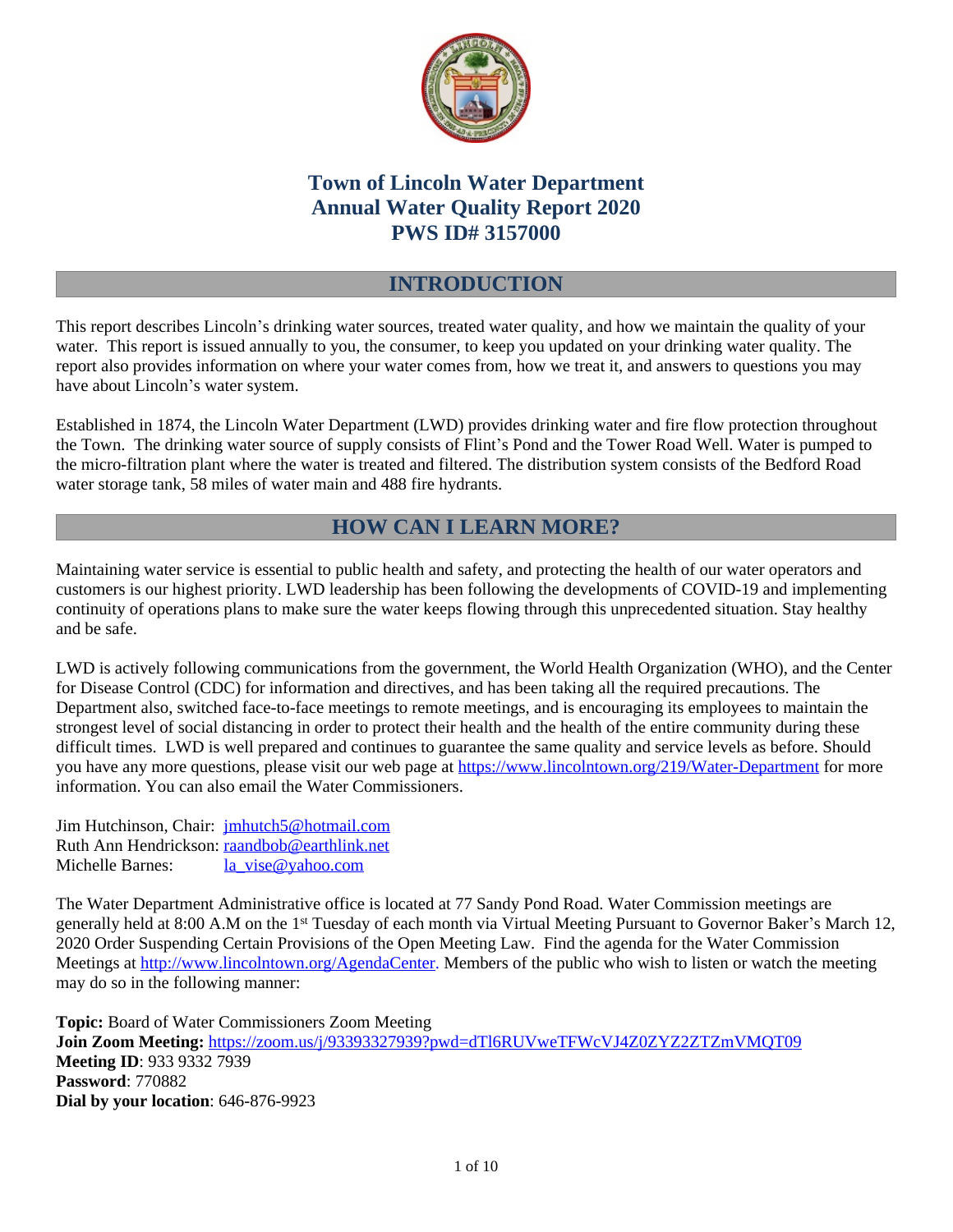### **VISIT OUR WEBSITE TO FIND OUT MORE ON…………**

COVID-19 Protocols <https://www.lincolntown.org/DocumentCenter/View/59095/TOL-COVID-Control-Plan-72720>

Water Department Rules and Regulations <https://www.lincolntown.org/DocumentCenter/View/27642/Rules-and-Regs-2016a?bidId=>

How to update information for your account <https://www.lincolntown.org/DocumentCenter/View/44767/Request-for-Account-Update-Information>

Application form to request water shut off <https://www.lincolntown.org/DocumentCenter/View/10208/Water-Shut-Off-Request-Form?bidId=>

Apply for Abatement <https://www.lincolntown.org/DocumentCenter/View/44750/Abatement-Application>

Request a final read <https://www.lincolntown.org/DocumentCenter/View/44749/Final-Water-Bill-Request-Form>

## **SYSTEM IMPROVEMENTS**

Governed by three elected Commissioners, the Department is funded entirely by user fees. We operate as an Enterprise Fund, meaning that revenues are expected to meet or exceed expenditures on a year-to-year basis, with the difference (Retained Earnings) held in reserve to fund emergency repairs, capital expenditures, and system improvements. Our budget and capital expenses are voted by the Town at the annual Town Meeting. We receive accounting, insurance, and personnel services from the general Town government, for which we are billed. LWD maintains liaisons with various Town entities, including Town Administration and the Finance Committee.

The Board of Water Commissioners is committed to providing safe, reliable and high-quality water service for our customers. To meet this commitment, the Board has developed a long-term financial and capital improvement program to ensure there are adequate funds available to make necessary investments in infrastructure and personnel.

The Board of Water Commissioners worked hard to achieve a budget that supports high quality operations and needed capital investments, and will yield enough retained earnings to keep the Department fiscally healthy. In the last two years, the Department undertook a large number of projects to upgrade the microfiltration water plant and chemical handling systems and to address deficiencies identified by the Massachusetts Department of Environmental Protection. All of these will be completed by December of 2021, including the new coagulation pretreatment of the pond water designed to lower the TTHM (trihalomethane) levels in the water. (The TTHM levels have slightly exceeded the allowed limits, primarily in the summer, for the last few years.)

The capital investments we have made will ensure that the Department will continue to supply adequate and safe water for at least five years. In five to seven years, the Water Treatment Plant will probably require another major overhaul. In the meantime, the Department is studying three long-range options: 1) Joining the MWRA (Massachusetts Water Resources Authority to get fully treated water from the Quabbin Reservoir; 2) Building a new treatment plant with newer technology that may reduce operating costs; or 3) continuing to upgrade our current system as needed. It would take at least five years to accomplish options 1 or 2, so it is important that we invest enough in our current plant to carry us at least five years.

A Public Hearing was held on February 25, 2020 to discuss possible water rate and/or fee increases for water services. To meet this commitment, the Commission is working with the Lincoln Finance and Capital Committees to develop longterm financial and capital improvement programs to ensure there are adequate funds available to maintain infrastructure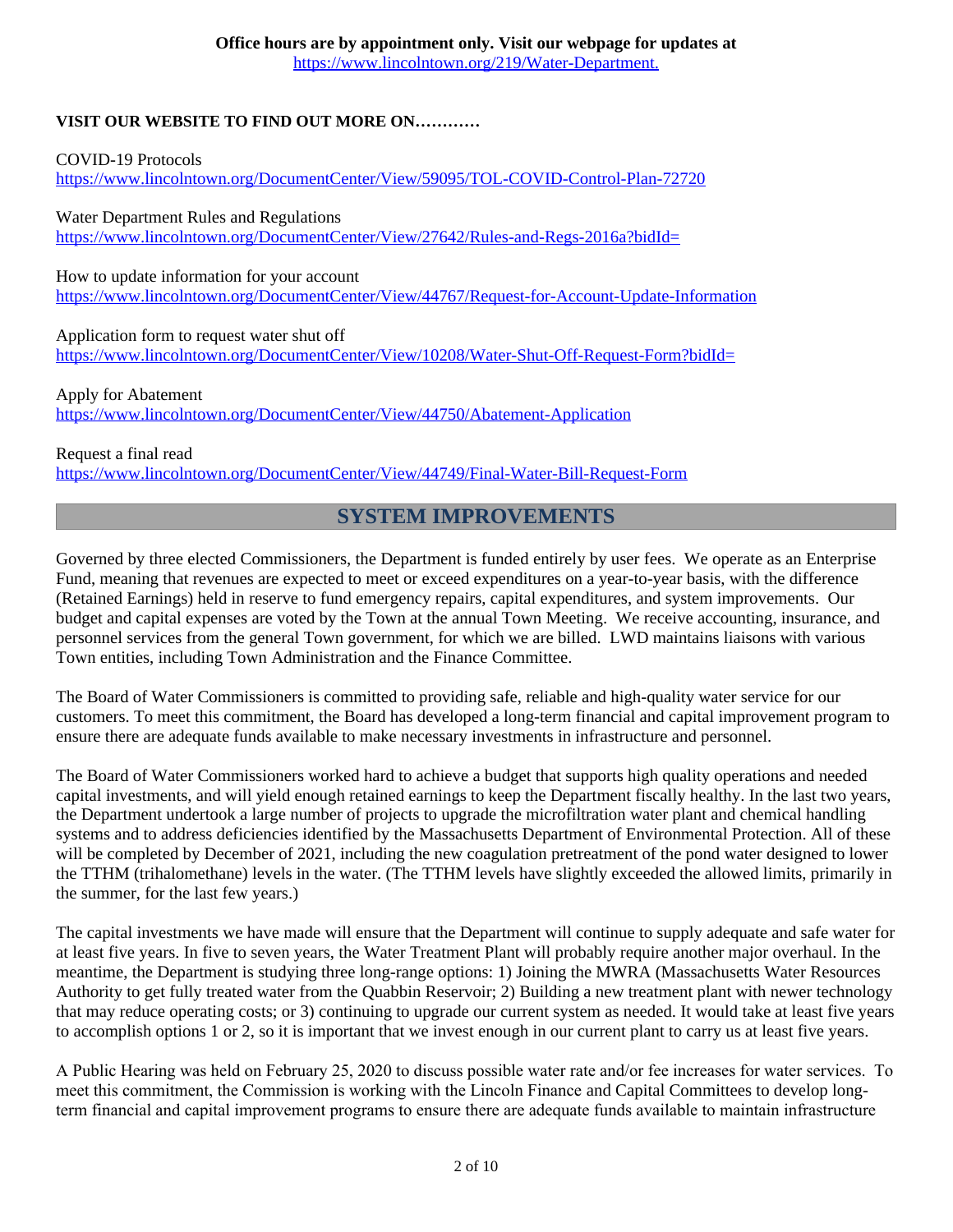and provide for the delivery of safe and reliable water service. If you have questions about the rate changes, please contact Customer Service at 781-259-2669 Monday through Friday, 7:00 A.M.to 3:30 P.M.

## **LINCOLN'S DRINKING WATER – A WELL PROTECTED SOURCE**

The Town of Lincoln is supplied by both surface water and groundwater well. Flint's Pond is the primary year-round supply. Tower Road Well is a supplemental source used during peak periods and when Flint's pond is off-line for servicing.

Since 1874, when the system was known as the Lincoln Water Works, the Town recognized the need to protect its watershed. The watershed consists of 465 acres of land surrounding Flint's Pond, which is approximately 92 percent owned and/or controlled by the Town. The Town also owns the land around the Tower Road Well within the Zone I border defined by Mass DEP regulations. The Town has in place a Watershed Protection Plan designed to limit access to the water and protect the land from any development that would endanger the water supply. One of the biggest threats to the Town's water supply is improperly maintained septic systems. You can help protect your drinking water quality by pumping out your septic system every two years. Never dump hazardous substances down septic or storm drains. Do not use septic system cleaners. For more information on how to maintain your septic system you can visit [https://www.mass.gov/guides/caring-for-your-septic-system.](https://www.mass.gov/guides/caring-for-your-septic-system)

### **SOURCE WATER ASSESSMENT PROGRAM**

The Source Water Assessment & Protection (SWAP) Program, established under the federal Safe Drinking Water Act, requires every state to: inventory land uses within the recharge areas of all public water supply sources; assess the susceptibility of drinking water sources to contamination from these land uses; and publicize the results to provide support for improved protection. A susceptibility ranking of moderate for Flint's Pond and ranking of high for Tower Road well were assigned using the information collected during the assessment by Mass DEP. You can download a copy of the SWAP Report from www.mass.gov/eea/docs/dep/water/drinking/swap/nero/3157000.pdf

## **INFORMATION ABOUT YOUR DRINKING WATER**

Drinking water, including bottled water, may reasonably be expected to contain at least small amounts of some contaminants. The presence of contaminants does not necessarily indicate that water poses a health risk. However, some people may be more vulnerable to contaminants than the general population. Immuno-compromised persons, such as persons with cancer undergoing chemotherapy, persons who have undergone organ transplants, people with HIV/AIDS or other immune system disorders, some elderly, and infants can be particularly at risk from infections. These people should seek advice about drinking water from their health care provider. More information about contaminants and potential health effects, including EPA/CDC guidelines on appropriate means to lessen the risk of infection by Cryptosporidium and other microbial contaminants can be obtained by calling the USEPA's Safe Drinking Water Hotline 1-800-426-4791.

The sources of drinking water generally include rivers, lakes, streams, ponds, reservoirs, springs and wells. Because water is the universal solvent, it dissolves naturally-occurring minerals, and, in some cases, radioactive material, and can pick up substances resulting from the presence of animals or from human activity as it travels over the surface of the land or through the ground. Contaminants that can be present include:

- *Microbial contaminants*, such as viruses and bacteria, which may come from septic systems and wildlife.
- · *Inorganic contaminants*, such as salts and metals, which can be naturally occurring or result from urban storm water runoff, industrial or domestic wastewater discharges.
- *Pesticides and herbicides*, which may come from a variety of sources such as agriculture, urban storm water runoff and residential uses.
- · *Radioactive contaminants*, which may be naturally occurring or be the result of oil and gas production and mining activities.
- · *Organic chemical contaminants*, including synthetic and volatile organic chemicals, which are byproducts of industrial processes and petroleum production, and can also come from gas stations, urban storm water runoff, and septic systems.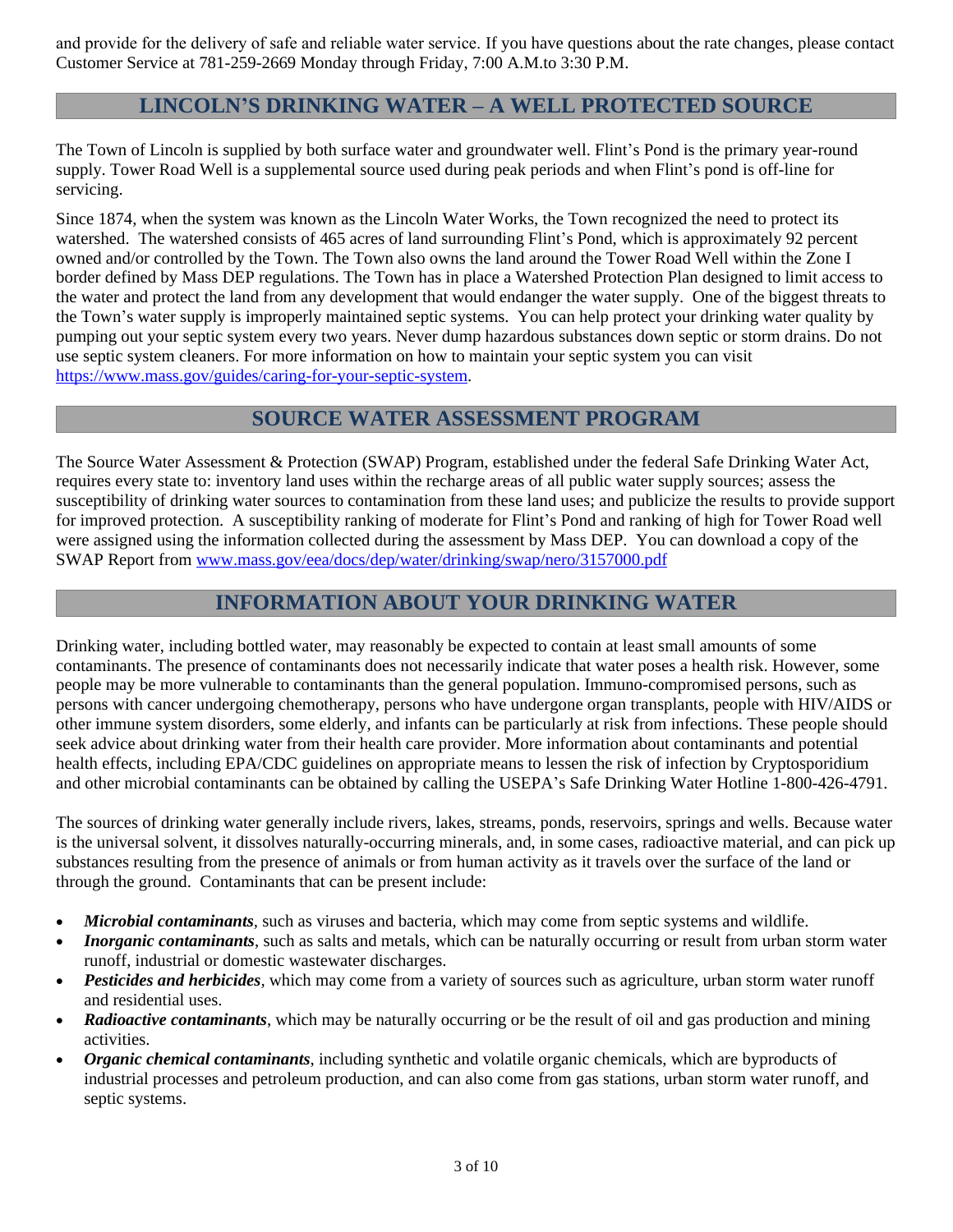Lead and Copper: Infants and children who drink water containing lead in excess of the action level could experience delays in their physical or mental development. Children could show slight deficits in attention span and learning abilities. Adults who drink this water over many years could develop kidney problems or high blood pressure. Copper is an essential nutrient, but some people who drink water containing copper in excess of the action level over a relatively short amount of time could experience gastrointestinal distress. Some people who drink water containing copper in excess of the action level over many years could suffer liver or kidney damage. People with Wilson's disease should consult their personal doctor. Lead and copper samples were collected in the summer of 2020.

If present, elevated levels of lead can cause serious health problems, especially for pregnant women and young children. Lead in drinking water is primarily from materials and components associated with service lines and home plumbing. LWD is responsible for providing high quality drinking water, but cannot control the variety of materials used in plumbing components. When your water has been sitting for several hours, you can minimize the potential for lead exposure by flushing your tap for 30 seconds to 2 minutes before using water for drinking or cooking. If you are concerned about lead in your water, you may want to have your water tested. Information on lead in drinking water, testing methods, and steps you can take to minimize exposure is available from the Safe Drinking Water Hotline or at <http://www.epa.gov/safewater/lead>**.**

**Turbidity** has no health effects. However, turbidity can interfere with disinfection and provide a medium for microbial growth. Turbidity may indicate the presence of disease-causing organisms. These organisms include bacteria, viruses and parasites that can cause symptoms such as nausea, cramps, diarrhea, and associated headaches. **Sodium** sensitive individuals, such as those experiencing hypertension, kidney failure, or congestive heart failure, should be aware of the sodium levels where exposures are being carefully controlled.

**Manganese** is a naturally occurring mineral found in rocks, soil, groundwater, and surface water. Manganese is necessary for proper nutrition and is part of a healthy diet, but can have undesirable effects on certain sensitive populations at elevated concentrations. The United States Environmental Protection Agency (EPA) and Mass DEP have set an aesthetics-based Secondary Maximum Contaminant Level (SMCL) for manganese of 50 ug/L (microgram per liter), or 50 parts per billion. In addition, Mass DEP's Office of Research and Standards (ORS) has set a drinking water guideline for manganese (ORSG), which closely follows the EPA public health advisory for manganese. Drinking water may naturally have manganese and, when concentrations are greater than 50 ppb, the water may be discolored and taste bad. Over a lifetime, the EPA recommends that people drink water with manganese levels less than 300 ppb and over the short term, EPA recommends that people limit their consumption of water with levels over 1000 ppb, primarily due to concerns about possible neurological effects. Children younger than one year old should not be given water with manganese concentrations over 300 ppb, nor should formula for infants be made with that water for more than a total of ten days throughout the year. The ORSG differs from the EPA's health advisory because it expands the age group to which a lower manganese concentration applies from children less than six months of age to children up to one year of age to address concerns about children's susceptibility to manganese toxicity.

Water Health Advisory for manganese at: [https://www.epa.gov/sites/production/files/2014-](https://www.epa.gov/sites/production/files/2014-09/documents/support_cc1_magnese_dwreport_0.pdf) 09/documents/support\_cc1\_magnese\_dwreport\_0.pdf

Mass DEP Office of Research and Standards (ORSG) for manganese <http://www.mass.gov/eea/agencies/massdep/water/drinking/lead-and-other-contaminants-in-drinking-water.html#11>

# **FOR YOUR HEALTH**

In order to ensure that tap water is safe to drink, Mass DEP and USEPA prescribe regulations that limit the amount of certain contaminants in water provided by public water systems. The Food and Drug Administration and the Massachusetts Department of Public Health regulations establish limits for contaminants in bottled water that must provide the same protection for public health.

Regulated contaminants are those substances for which the USEPA has established drinking water standards to protect human health. Unregulated contaminants are those for which USEPA has not established drinking water standards. The purpose of unregulated contaminant monitoring is to assist USEPA in determining their occurrence in drinking water and whether future regulation is warranted.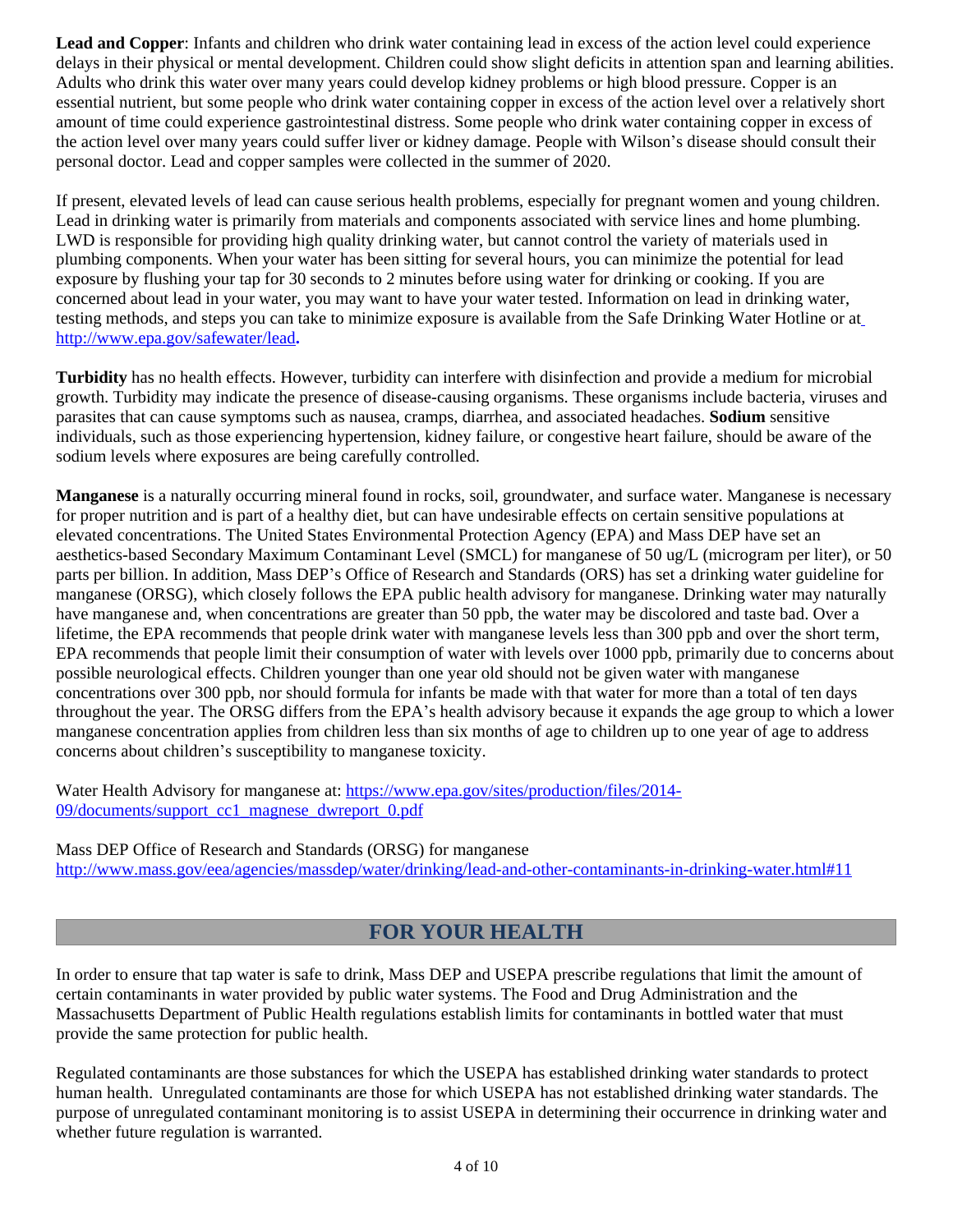Per- and polyfluoroalkyl substances (PFAS) are a group of man-made chemicals that includes PFOA, PFOS, GenX, and many other chemicals. PFAS have been manufactured and used in a variety of industries around the globe, including in the United States since the 1940s. PFOA and PFOS have been the most extensively produced and studied of these chemicals. Both chemicals are very persistent in the environment and in the human body – meaning they don't break down and they can accumulate over time. There is evidence that exposure to PFAS can lead to adverse human health effects. PFAS can be found in:

- Food packaged in PFAS-containing materials, processed with equipment that used PFAS, or grown in PFAScontaminated soil or water.
- Commercial household products, including stain- and water-repellent fabrics, nonstick products (e.g., Teflon), polishes, waxes, paints, cleaning products, and fire-fighting foams (a major source of groundwater contamination at airports and military bases where firefighting training occurs).
- Workplace, including production facilities or industries (e.g., chrome plating, electronics manufacturing or oil recovery) that use PFAS. · Drinking water typically localized and associated with a specific facility (e.g., manufacturer, landfill, wastewater treatment plant, firefighter training facility).
- Living organisms, including fish, animals and humans, where PFAS have the ability to build up and persist over time.

Lincoln's water is highly unlikely to be contaminated with PFAS. In 2016 the EPA required several neighboring towns to test for PFAS as part of a random sampling program. Lexington, Waltham, Wayland, Concord, and Sudbury all tested negative. Moreover, Lincoln has a well-protected watershed that supplies water to Flint's Pond and the Tower Road Well, currently our only two active water sources. Our watersheds are far from any military bases or industrial activities. The Water Department tested for the presence of PFAS in March of 2019. The results were none detected.

## **WATER CONSERVATION**

The water levels in Flint's Pond have returned to normal levels after the drought of 2016-17. Because Lincoln historically exceeds the DEP withdrawal permit, the Department is required to enact water conservation regulations from May 1 to September 30 each year. The Department restricts outdoor watering to two days per week. The full text of the regulation can be found at<https://www.lincolntown.org/DocumentCenter/View/35626/LWD-Drought-Management-Plan-2017>.

The DEP issued the Town's current water withdrawal permit in 2010. There are two major permit provisions with respect to water consumption: that we achieve the state-wide goal of 65 gallons per person per day residential use, and that our total annual withdrawal, including non-residential users and unaccounted for (lost) water not exceed 182 million gallons per year. We have achieved the residential water use goal four times in the last eight years, one of which was the result of the mandatory watering ban. We are delighted to report that our 2019 gallons per person per day residential use was 63 and our overall annual water withdrawal was 172 million gallons.

Although Flint's Pond water levels remained normal last summer, the state declared a Critical Drought in the Charles River Water Basin and in response the Commissioners imposed Stage 4 limits on water use. The Commissioners urge our customers to follow the annual and drought-related water restrictions and to take advantage of the conservation rebate programs we offer to replace older toilets and appliances with new water-saving ones. You can visit our web page for more information at [https://www.lincolntown.org/398/Restrictions-Conservation-Water-Use.](https://www.lincolntown.org/398/Restrictions-Conservation-Water-Use)

| <b>Product</b>        | <b>Qualifying Criteria</b>   | <b>Limit Per Account</b> | <b>Rebate</b> |
|-----------------------|------------------------------|--------------------------|---------------|
| Toilet                | WaterSense                   |                          | \$30          |
| Clothes washer        | <b>Energy Star certified</b> |                          | \$50          |
| Irrigation controller | WaterSense                   |                          | \$40          |
| Moisture sensor       | WaterSense                   |                          | \$30          |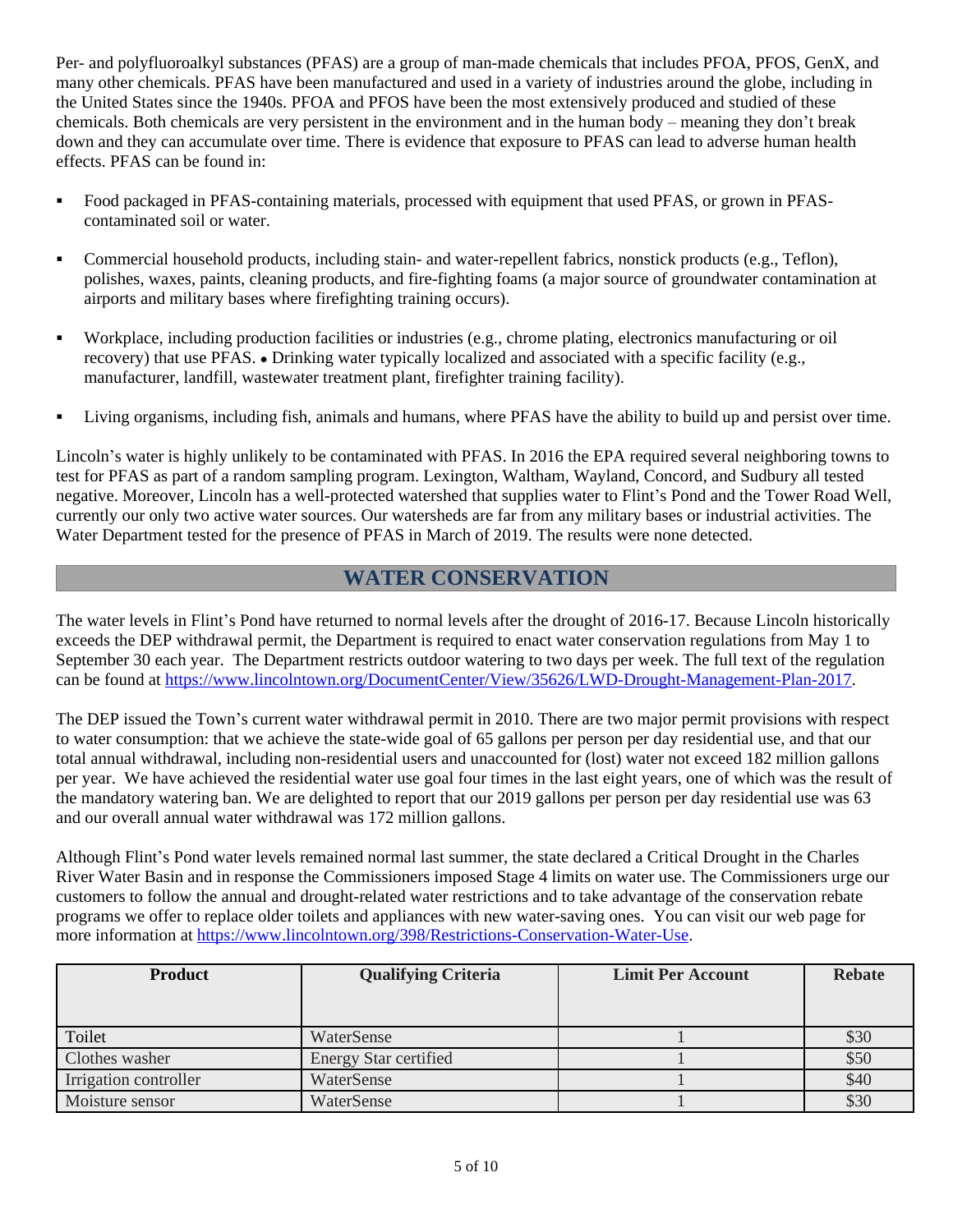The Department continued its aggressive efforts to reduce leaks in the mains and service lines in an effort to reach the DEP mandate of less than 10% unaccounted for or lost water (UAW). We are happy to report that Lincoln's 2019 UAW is 11.9%, a significant decrease from the 18.8% reported for 2018. The leak detection program will continue as we attempt to reduce our water use by minimizing lost water.

## **WATER TREATMENT**

Depending on the source location, LWD adds a low concentration of either potassium hydroxide or sodium hydroxide to the drinking water in order to increase the pH (reduce the acidity) of the water to reduce its natural corrosiveness. Chlorine is added as a disinfectant at the Flint's Pond treatment plant facility and fluoride is added at both the treatment plant and the Tower Road well to aid in dental health and hygiene. Zinc orthophosphate is also added at both sites for corrosion control and to reduce levels of iron and manganese.

#### **Monitoring and reporting Violations**

We routinely monitor our water system for the presence of drinking water contaminants. Our water system recently violated a drinking water standard. Although this incident is not an emergency, as our customers, you have a right to know what happened, what you should do, and what we are doing to correct the situation. With the testing results received in June 2020 our system exceeded the standard, or maximum contaminant level (MCL), for Total Trihalomethanes (TTHM) at one of two sampling locations. The MCL for TTHM is based on the locational running annual average (LRAA), which is determined by averaging the quarterly results for all samples collected at a particular sampling location for the previous four calendar quarters. The LRAA standard for TTHM is **80 parts per billion (ppb)**. As of the end of the 2nd quarter (April, May, June), the calculated LRAA was **81.9 ppb** at our Sam Brooks (1175 Lexington Road) sampling location.

### **What should I do?**

- · The use of an alternative (e.g., bottled) water supply is NOT necessary. If you have specific health concerns, we recommend you consult your doctor or health care provider about the drinking water.
- Information is available from the Mass DEP Drinking Water Program at 617-292-5770 and at the follow websites:
	- o <https://www.mass.gov/service-details/tthm-in-drinking-water-information-for-consumers>
	- o <https://www.mass.gov/regulations/310-CMR-22-the-massachusetts-drinking-water-regulations>

#### **What does this mean?**

This is not an immediate risk. If it had been, you would have been notified immediately after receiving the sampling results. This public notice is issued in accordance with 310 CMR, 22.16, as a Tier 2 Notification. A Tier 2 exceedance relates to a long-term exposure that may result from drinking the water over many years. *Some People who drink water containing trihalomethanes in excess of the MCL over many years may experience problems with their liver, kidneys, or central nervous system, and may have an increased risk of getting cancer.*

#### **What is being done?**

TTHM are byproducts from the reaction of disinfectants with natural organic matter in the water, primarily from the Flint's Pond water supply. Historically, TTHM levels have varied seasonally due to disinfection regulatory requirements and the increased presence of natural organic matter in the Flint's Pond source water during warmer months. Water quality sampling indicated the organic content in Flint's Pond was elevated for a longer than normal duration in the spring and summer of 2019. Additionally, during the 4th quarter of 2019, the required volume of water pumped from Flint's Pond was greater than normal due to a lack of water production at the Tower Road Well (the Town's second water source). Although the TTHM levels at the Sam Brooks sampling location decreased from the 2<sup>nd</sup> quarter of 2019 compared to the  $2<sup>nd</sup>$  quarter of 2020, the LRAA remained above the MCL due to elevated levels in the  $3<sup>rd</sup>$  quarter and  $4<sup>th</sup>$ quarter of 2019. We are working with the Mass DEP and our engineering consultant to reduce the formation of TTHM while maintaining an adequate level of disinfectant. We continue to optimize operations and review treatment modifications that may remove natural organic matter to resolve this problem as quickly as possible. As of October 2020,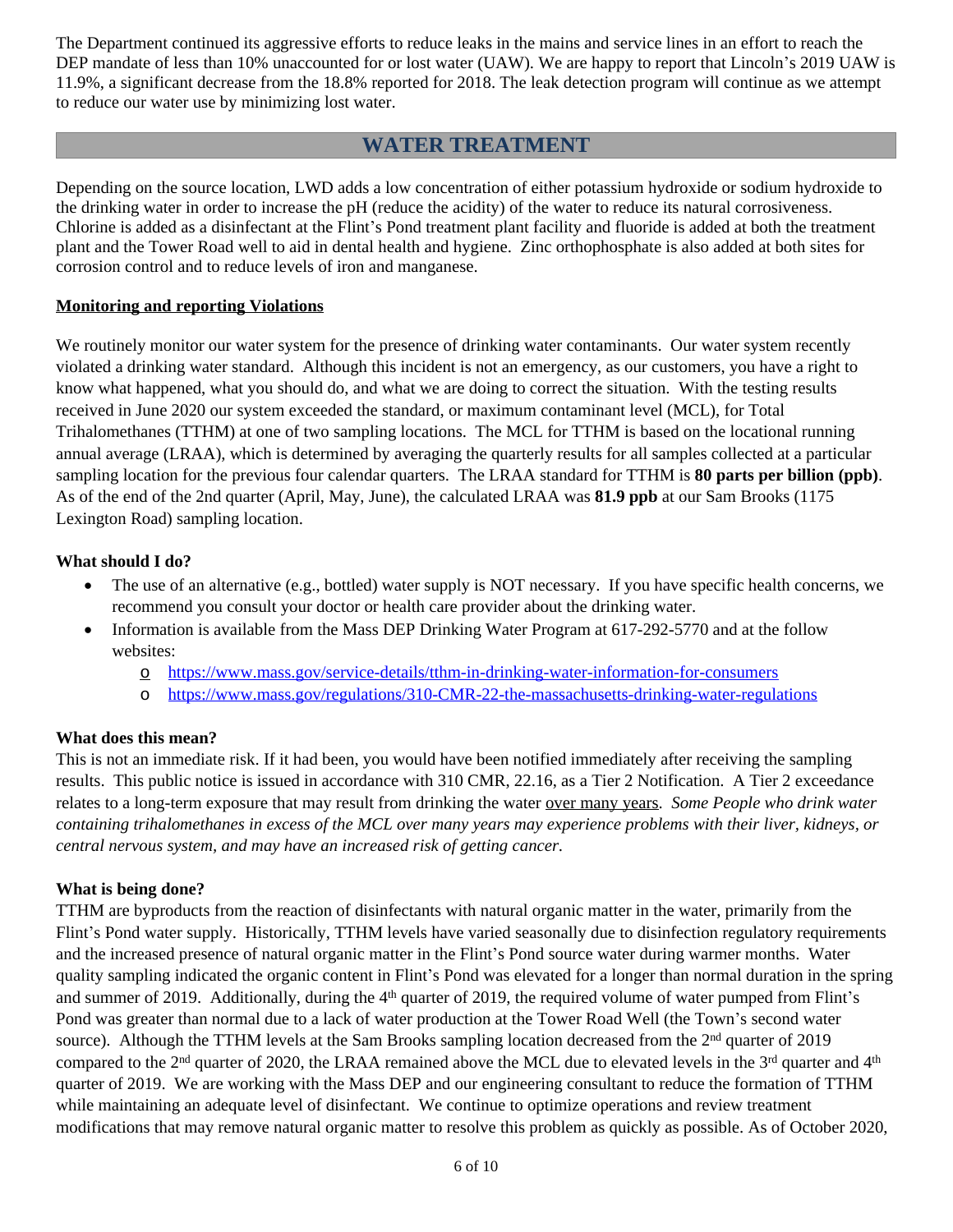the calculated LRAA at all locations are below 80 ppb and thus the Department is in compliance. We anticipate the new coagulation system to be on-line summer of 2021.

## **CROSS CONNECTION CONTROL PROGRAM**

The purposes of this program are:

- · To protect the public potable water supply from the possibility of contamination or pollution by isolating such contaminants or pollutants which could backflow or back-siphon into the public water system.
- · To promote the elimination or control of existing cross connections, actual or potential between its customer's potable water system, and non-potable systems.
- · To provide for the maintenance of a continuing program of cross connection control which will effectively prevent the contamination or pollution of all potable water systems by cross connection. For information regarding our program please contact the Lincoln Water Department at 781-259-2669.

**What you can do to help prevent a cross-connection:** Without the proper protection something as simple as a garden hose has the potential to contaminate or pollute the drinking water lines in your house. In fact, over half of the country's cross-connection incidents involve unprotected garden hoses. There are very simple steps that you, as a drinking water user, can take to prevent such hazards:

- · Never submerge a hose in soapy water buckets, pet watering containers, pool, tubs, sinks, drains, or chemicals.
- · Never attach a hose to a garden sprayer without the proper backflow preventer.
- · Buy and install a hose bibb vacuum breaker on every threaded water fixture. The installation can be as easy as attaching a garden hose to a spigot. This inexpensive device is available at most hardware stores and homeimprovement centers.
- Identify and be aware of potential cross-connections to your water line.
- Buy appliances and equipment with a backflow preventer.
- Buy and install backflow prevention devices or assemblies for all high and moderate hazard connections.

### **WATER QUALITY DATA 2020**

To safeguard the quality of our drinking water, the EPA promulgates and enforces requirements related to the prevalence of certain contaminants within public water supply systems. The water quality information presented in the below tables is from the most recent round of testing done in accordance with these regulations. All results shown were from samples collected during the last calendar year unless otherwise noted in the tables. Only the detected contaminants are shown. The detectable presence of a contaminant does not necessarily indicate any health risks associated with the drinking water. Presented are five sets of contaminants and their respective limits that the water is regularly tested for and measured against: Microbiological; Primary; Secondary, Radioactive, and Lead & Copper Contaminants. The set of Primary Contaminants includes contaminants and their associated limits that are known to occur in public water supply systems and can adversely affect public health. The Secondary Parameters and their limits are set for both aesthetic purposes and for assisting the EPA in understanding their presence in drinking water and whether there is any need for future regulation of these contaminants.

| MICROBIOLOGICAL SAMPLING |                              |             |                   |                                                                                                             |                  |                                                                                                                                                                                                                                                                                                        |  |  |  |
|--------------------------|------------------------------|-------------|-------------------|-------------------------------------------------------------------------------------------------------------|------------------|--------------------------------------------------------------------------------------------------------------------------------------------------------------------------------------------------------------------------------------------------------------------------------------------------------|--|--|--|
| <b>Substance</b>         | <b>Sample</b><br><b>Date</b> | <b>MCLG</b> | <b>MCL/AL</b>     | <b>Highest</b><br><b>Number</b><br><b>Positive in</b><br><b>Routine</b><br><b>Monthly</b><br><b>Samples</b> | <b>Violation</b> | <b>Possible Source(s) of Contamination and Health</b><br>Language                                                                                                                                                                                                                                      |  |  |  |
| Total<br>Coliform        | 2020                         | $\Omega$    | $>1/m$ onth<br>TT | 0.0                                                                                                         | N <sub>o</sub>   | Coliforms are bacteria that are naturally present in the<br>environment and are used as an indicator that other,<br>potentially harmful, waterborne pathogens may be present<br>or that a potential pathway exists through which<br>contamination may enter the drinking water distribution<br>system. |  |  |  |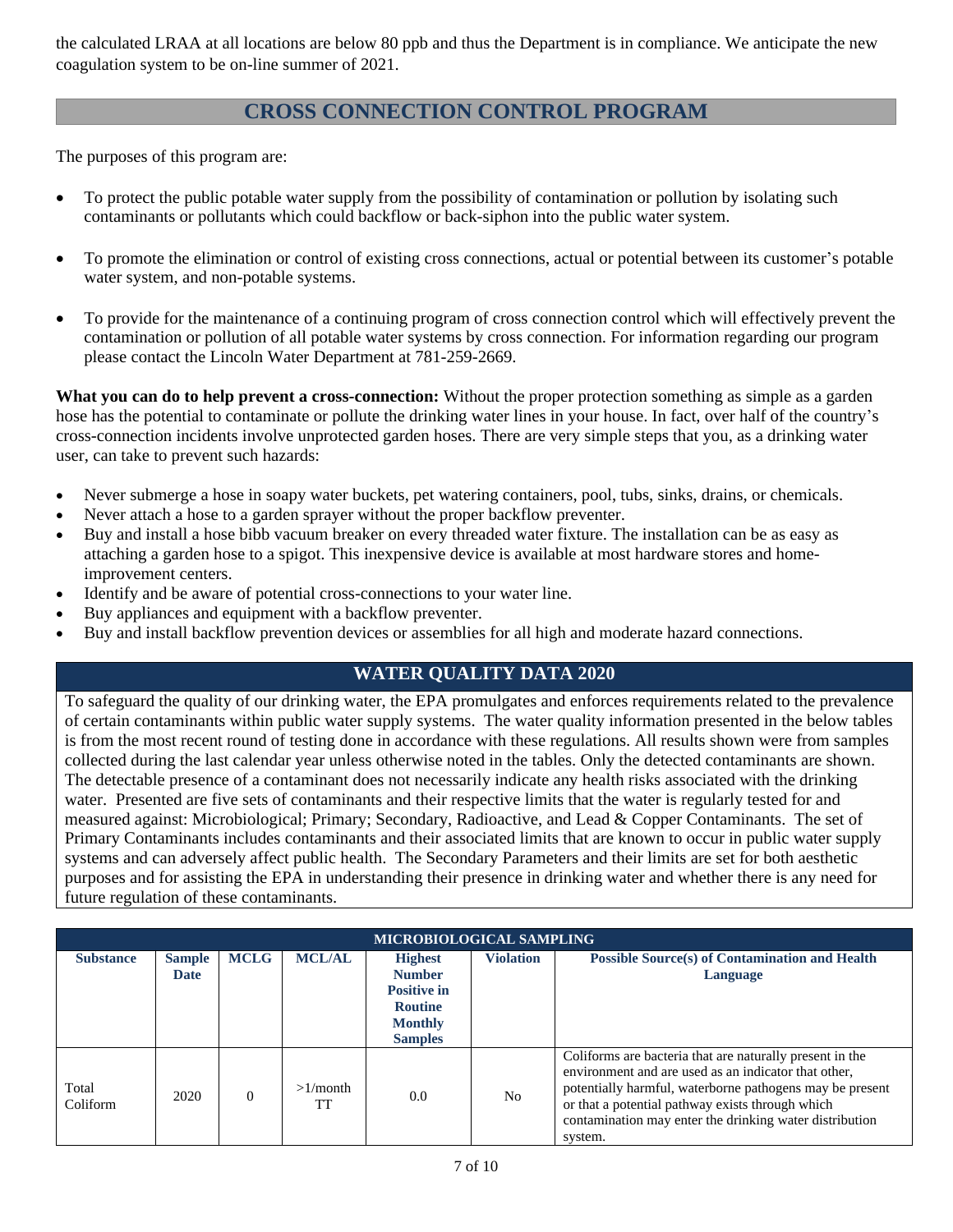| Fecal<br>Coliform or<br>E.coli | 2020 |  | <b>TT</b> | 0.0 | N <sub>0</sub> | E. coli are bacteria whose presence indicates that the water<br>may be contaminated with human or animal wastes. Human<br>pathogens in these wastes can cause short-term effects, such<br>as diarrhea, cramps, nausea, headaches, or other symptoms.<br>They may pose a greater health risk for infants, young<br>children, the elderly, and people with severely compromised<br>immune systems. |
|--------------------------------|------|--|-----------|-----|----------------|--------------------------------------------------------------------------------------------------------------------------------------------------------------------------------------------------------------------------------------------------------------------------------------------------------------------------------------------------------------------------------------------------|
|--------------------------------|------|--|-----------|-----|----------------|--------------------------------------------------------------------------------------------------------------------------------------------------------------------------------------------------------------------------------------------------------------------------------------------------------------------------------------------------------------------------------------------------|

| PRIMARY CONTAMINANTS       |                              |                       |                            |                                                           |                          |                  |                                                                                                                                                                                                                                                                                                                                                                                                                                                                                                  |  |  |  |
|----------------------------|------------------------------|-----------------------|----------------------------|-----------------------------------------------------------|--------------------------|------------------|--------------------------------------------------------------------------------------------------------------------------------------------------------------------------------------------------------------------------------------------------------------------------------------------------------------------------------------------------------------------------------------------------------------------------------------------------------------------------------------------------|--|--|--|
| <b>Substance</b>           | <b>Sample</b><br><b>Date</b> | MCLG/<br><b>MRDLG</b> | <b>MCL/</b><br><b>MRDL</b> | (Highest)<br><b>Detected or</b><br><b>Running Average</b> | Range<br><b>Detected</b> | <b>Violation</b> | <b>Possible Source(s) of</b><br><b>Contamination and Health</b><br>Language                                                                                                                                                                                                                                                                                                                                                                                                                      |  |  |  |
| Barium<br>(ppm)            | 2020                         | $\overline{c}$        | $\overline{c}$             | (0.053)                                                   | $0.0006 -$<br>0.053      | N <sub>o</sub>   | Erosion of natural deposits.<br>Discharge from drilling waste and<br>metal refineries. Some people who<br>drink water containing barium in<br>excess of the MCL over many<br>years could experience an increase<br>in their blood pressure.                                                                                                                                                                                                                                                      |  |  |  |
| Chlorine - Total<br>(ppm)  | 2020                         | $\overline{4}$        | 4                          | (1.38)                                                    | $0.64 - 1.38$            | N <sub>o</sub>   | Some people who use water<br>containing chlorine well in excess<br>of the MRDL could experience<br>irritating effects to their eyes and<br>nose. Some people who drink<br>water containing chlorine well in<br>excess.                                                                                                                                                                                                                                                                           |  |  |  |
| Nitrate (ppm)              | 2020                         | 10                    | 10                         | (0.54)                                                    | $0.07 - 0.54$            | N <sub>o</sub>   | Runoff from fertilizer use; leaching<br>from septic tanks; natural deposits.<br>Infants below the age of six<br>months who drink water containing<br>nitrate in excess of the MCL could<br>become seriously ill and, if<br>untreated, may die. Symptoms<br>include shortness of breath and<br>blue baby syndrome.                                                                                                                                                                                |  |  |  |
| Fluoride<br>(ppm)          | 2020                         | 4                     | 4                          | (0.67)                                                    | $0.20 - 0.67$            | No               | Erosion of natural deposits; water<br>additive that promotes strong teeth.                                                                                                                                                                                                                                                                                                                                                                                                                       |  |  |  |
| Perchlorate<br>(ppb)       | 2020                         | 2.0                   | 2.0                        | (0.09)                                                    | $ND - 0.09$              | N <sub>0</sub>   | Rocket propellants, fireworks,<br>munitions, flares, blasting agents.<br>Perchlorate interferes with the<br>normal function of the thyroid<br>gland and thus has the potential to<br>affect growth and development,<br>causing brain damage and other<br>adverse effects, particularly in<br>fetuses and infants. Pregnant<br>women, the fetus, infants, children<br>up to the age of 12, and people<br>with a hypothyroid condition are<br>particularly susceptible to<br>perchlorate toxicity. |  |  |  |
| <b>Total TTHM</b><br>(ppb) | Quarterly<br>2020            |                       | 80                         | 65                                                        | 46.60-108                | No               | By-product of drinking water<br>chlorination.                                                                                                                                                                                                                                                                                                                                                                                                                                                    |  |  |  |
| Total HAA5<br>(ppb)        | Quarterly<br>2020            | $-$                   | 60                         | 27                                                        | 1.07-57.60               | No               | By-product of drinking water<br>chlorination.                                                                                                                                                                                                                                                                                                                                                                                                                                                    |  |  |  |
| Turbidity<br>(NTU)         | 2020                         |                       | 5.0<br><b>TT</b>           | 0.81                                                      | $0.01 - 0.81$            | No               | Turbidity has no health effects.<br>However, turbidity can interfere<br>with disinfection and provide a<br>medium for microbial growth.<br>Turbidity may indicate the<br>presence of disease-causing<br>organisms. These organisms<br>include bacteria, viruses, and<br>parasites that can cause symptoms<br>such as nausea, cramps, diarrhea,<br>and associated headaches.                                                                                                                      |  |  |  |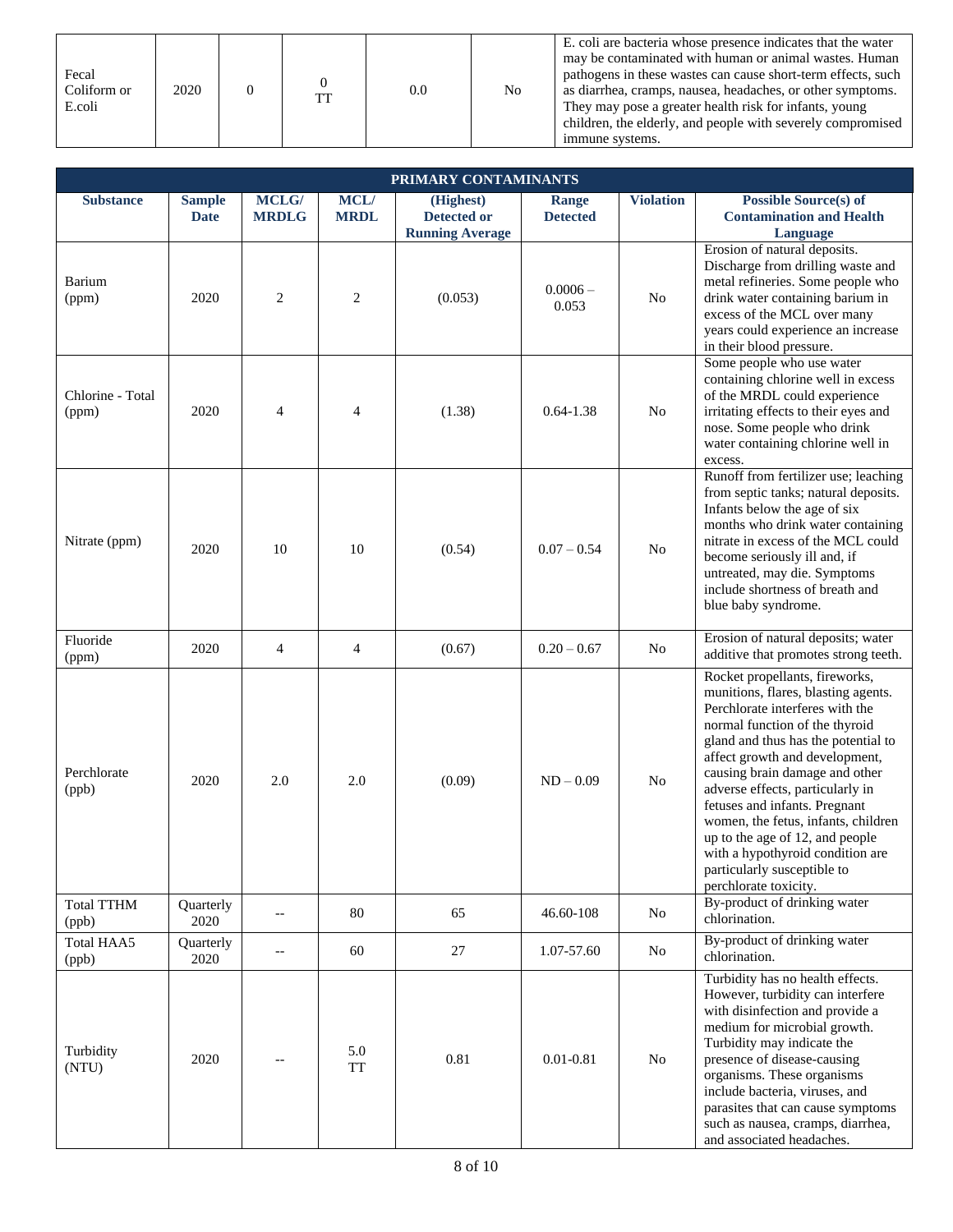| <b>SECONDARY CONTAMINANTS</b> |               |                 |                 |             |                 |                  |                                                                                                                                                                                                                                                                                                                 |  |  |
|-------------------------------|---------------|-----------------|-----------------|-------------|-----------------|------------------|-----------------------------------------------------------------------------------------------------------------------------------------------------------------------------------------------------------------------------------------------------------------------------------------------------------------|--|--|
| <b>Substance</b>              | <b>Sample</b> | Range           | <b>Highest</b>  | <b>SMCL</b> | <b>ORSG</b> or  | <b>Violation</b> | <b>Possible Source(s) of</b>                                                                                                                                                                                                                                                                                    |  |  |
|                               | <b>Date</b>   | <b>Detected</b> | <b>Detected</b> |             | <b>Health</b>   |                  | <b>Contamination and Health</b>                                                                                                                                                                                                                                                                                 |  |  |
|                               |               |                 |                 |             | <b>Advisory</b> |                  | Language                                                                                                                                                                                                                                                                                                        |  |  |
| Manganese<br>(ppm)            | 2020          | $0.84 - 0.95$   | 0.95            | 50          | $300*$          | N <sub>o</sub>   | Erosion of natural deposits.<br>Use of water containing manganese<br>at concentrations above the<br>secondary MCL may result in<br>aesthetic issues including the<br>staining of laundry and plumbing<br>fixtures and water with an<br>unpleasant bitter metallic taste,<br>odor, and/or black-brown color.     |  |  |
| Sodium<br>(ppm)               | 2020          | $14.1 - 54.5$   | 54.5            | 250         | $20**$          | <b>NA</b>        | Some people who drink water<br>containing sodium at high<br>concentrations for many years<br>could experience an increase in<br>blood pressure. Discharge from the<br>use and improper storage of<br>sodium containing de-icing<br>compounds or in water-softening<br>agent. Use of salt for de-icing<br>roads. |  |  |

\*US EPA and Mass DEP have established public health advisory levels for manganese to protect against concerns of potential neurological effects and a one-day and 10-day HA of 1000 ppb for acute exposure.

\*\* Detected levels of sodium are well within recommended limits. Nonetheless, people restricted to sodium intake of 500 mg/day due to health issues such as high blood pressure, heart disease, or kidney failure should discuss with their doctors whether to drink Lincoln water.

| <b>RADIOACTIVE CONTAMINANTS</b> |                              |                              |                            |                                   |                       |                  |                                                                                                                                                                                      |  |  |
|---------------------------------|------------------------------|------------------------------|----------------------------|-----------------------------------|-----------------------|------------------|--------------------------------------------------------------------------------------------------------------------------------------------------------------------------------------|--|--|
| <b>Substance</b>                | <b>Sample</b><br><b>Date</b> | <b>MCLG/</b><br><b>MRDLG</b> | <b>MCL/</b><br><b>MRDL</b> | <b>Highest</b><br><b>Detected</b> | <b>Range Detected</b> | <b>Violation</b> | <b>Possible Source(s) of</b><br><b>Contamination and Health</b><br>Language                                                                                                          |  |  |
| Combined<br>Radium $(pCi/L)$    | 2020                         | $\Omega$                     |                            | 0.70                              | $0.20 - 0.70$         | N <sub>0</sub>   | Some people who drink water<br>containing radium 226 or 228 in<br>excess of the MCL over many years<br>may have an increased risk of getting<br>cancer. Erosion of natural deposits. |  |  |

| LEAD & COPPER (SAMPLES COLLECTED FROM HOMES IN THE SERVICE AREA) |                              |             |               |                                       |           |                          |                                                                                                               |  |  |  |
|------------------------------------------------------------------|------------------------------|-------------|---------------|---------------------------------------|-----------|--------------------------|---------------------------------------------------------------------------------------------------------------|--|--|--|
| <b>Substance</b>                                                 | <b>Sample</b><br><b>Date</b> | <b>MCLG</b> | <b>MCL/AL</b> | <b>No. of Sites</b><br><b>Sampled</b> | $90th \%$ | <b>Sites above</b><br>AL | <b>Possible Source(s) of Contamination</b>                                                                    |  |  |  |
| Lead $(ppb)$                                                     | 2020                         | $\Omega$    | 15            | 20                                    | 0.001     | $\Omega$                 | Corrosion of household plumbing systems;<br>Erosion of natural deposits.                                      |  |  |  |
| Copper (ppm)                                                     | 2020                         | 1.3         | 1.3           | 20                                    | 0.212     | $\Omega$                 | Corrosion of household plumbing systems;<br>Erosion of natural deposits; Leaching from<br>wood preservatives. |  |  |  |

#### **UNREGULATED CONTAMINANTS**

**Unregulated contaminants are those for which there are no established drinking water standards. The purpose of unregulated contaminant monitoring is to assist regulatory agencies in determining their occurrence in drinking water and whether future regulation is warranted***.*

| <b>Substance</b>          | <b>Sample</b><br><b>Date</b> | <b>ORSG</b> | <b>Highest</b><br><b>Detected</b> | <b>Range Detected</b> | <b>Violation</b> | <b>Possible Source(s) of</b><br><b>Contamination and Health</b>                                                                                                                                                        |
|---------------------------|------------------------------|-------------|-----------------------------------|-----------------------|------------------|------------------------------------------------------------------------------------------------------------------------------------------------------------------------------------------------------------------------|
|                           |                              |             |                                   |                       |                  | Language                                                                                                                                                                                                               |
| Chloroform (ppb)<br>67663 | 2020                         | 70          | 24.6                              | $15.9 - 24.6$         | N <sub>0</sub>   | By-product of drinking water<br>chlorination. Some people who<br>drink water containing chloroform at<br>high concentrations for many years<br>could experience liver and kidney<br>problems and may have an increased |